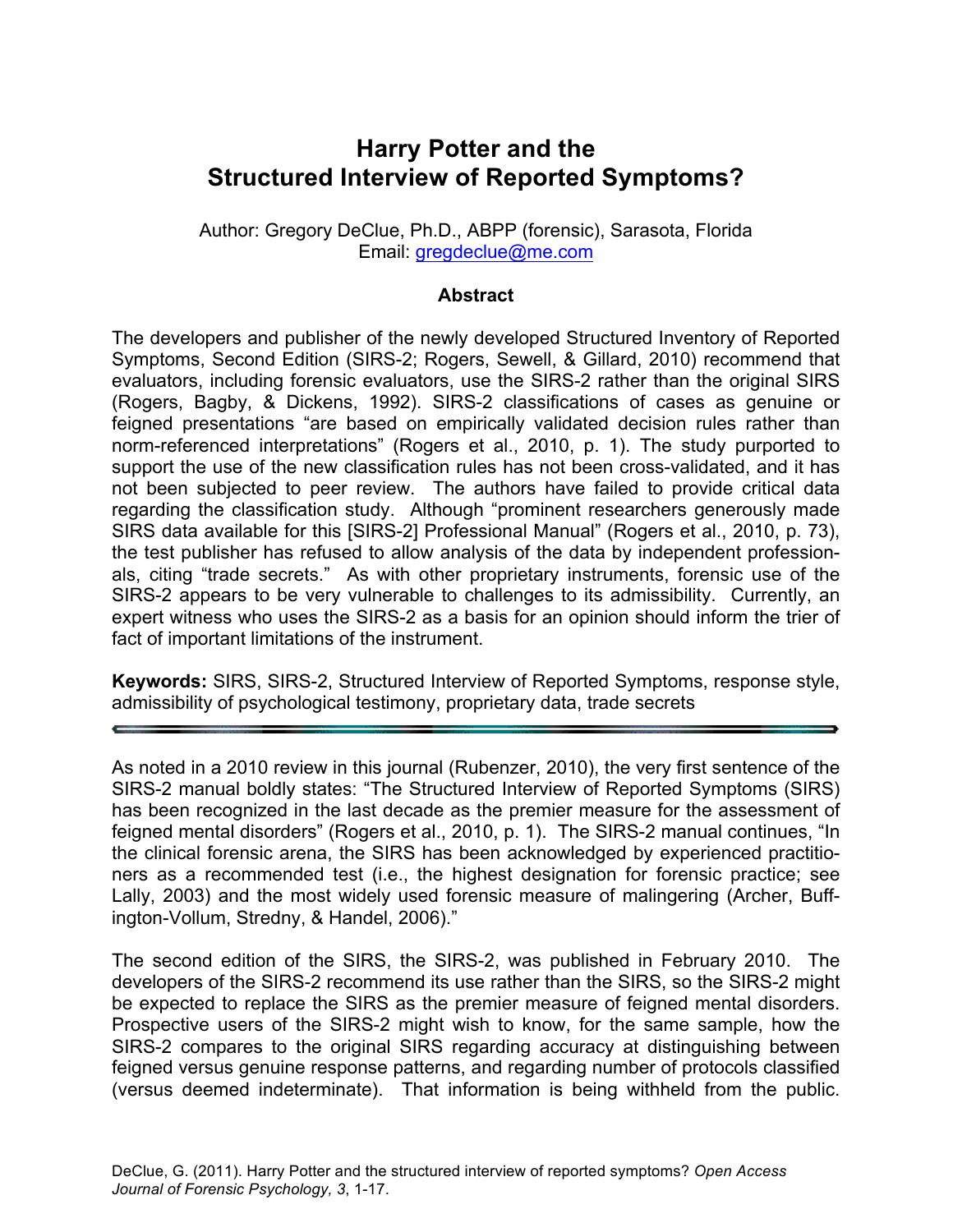Unfortunately, the SIRS-2 authors' and publisher's decision to hold data proprietary makes testimony based on the SIRS-2 vulnerable to being ruled inadmissible in court. That problem could be remedied, easily and promptly.

#### **Background**

#### **Harry Potter**

*Harry Potter* is a series of fantasy novels written by the British author J. K. Rowling about a student at Hogwarts School of Witchcraft and Wizardry. The adolescent wizard came to the attention of forensic psychologists in a decision of the Appeals Court of Massachusetts regarding a sex-offender assessment tool, the Abel Assessment for Sexual Interest (AASI). Ewing (2006) provides a rich discussion of the case and its significance, briefly summarized here. In *Ready v. Commonwealth of Massachusetts,* 824 N.E.2d 474 (2005), the appellate court affirmed a trial court's 2002 exclusion of AASI results in a case in which a convicted sex offender was seeking release from the Massachusetts Treatment Center for Sexually Dangerous Persons.

Gerard Ready had been convicted of multiple counts of raping and sexually assaulting children. He attempted to persuade a state court that he was no longer "sexually dangerous," by offering proof of his performance on the AASI. As described by the trial court, the "AASI is a multi-part assessment device that combines the theory of 'visual reaction time' . . . with a subject's self-reported sexual arousal to slide photograph stimuli. [The AASI] may only be purchased from . . . a for-profit company."

**Science or wizardry?** The State moved to exclude Ready's AASI results from evidence. The trial court applied standards for the admissibility of scientific evidence articulated by the U.S. Supreme Court in *Daubert v. Merrell Dow Pharmaceuticals Inc.,* 509 U.S. 579 (1993). The court held that "the theories and techniques underlying the AASI have not been sufficiently tested for admissibility in this proceeding." After noting that the AASI is a proprietary instrument whose underlying formulas are not released to other professionals, the court wrote, "For all we know, they and their components could be mathematically based, founded upon indisputable empirical research, or simply the magic of young Harry Potter's mixing potions at the Hogwarts School of Witchcraft and Wizardry."

**Repercussions.** The appeals court affirmed exclusion of the AASI, and the Massachusetts Supreme Judicial Court declined to review the appeals court's decision. The courts' opinions in *Ready* exemplify concerns about the admissibility of evidence. A psychologist's opinion testimony based on personal experience could be considered pure-opinion testimony, not subject to an admissibility test such as the *Daubert* test or the standard described in *Frye v*. *United States*, 293 F. 1013 (D.C. Cir. 1923). However, when the psychologist's testimony is based in whole or in part on the use of psychological tests, the psychologist might be asked to explain such matters as the similarities between the current evaluatee and the study's subjects, links between the test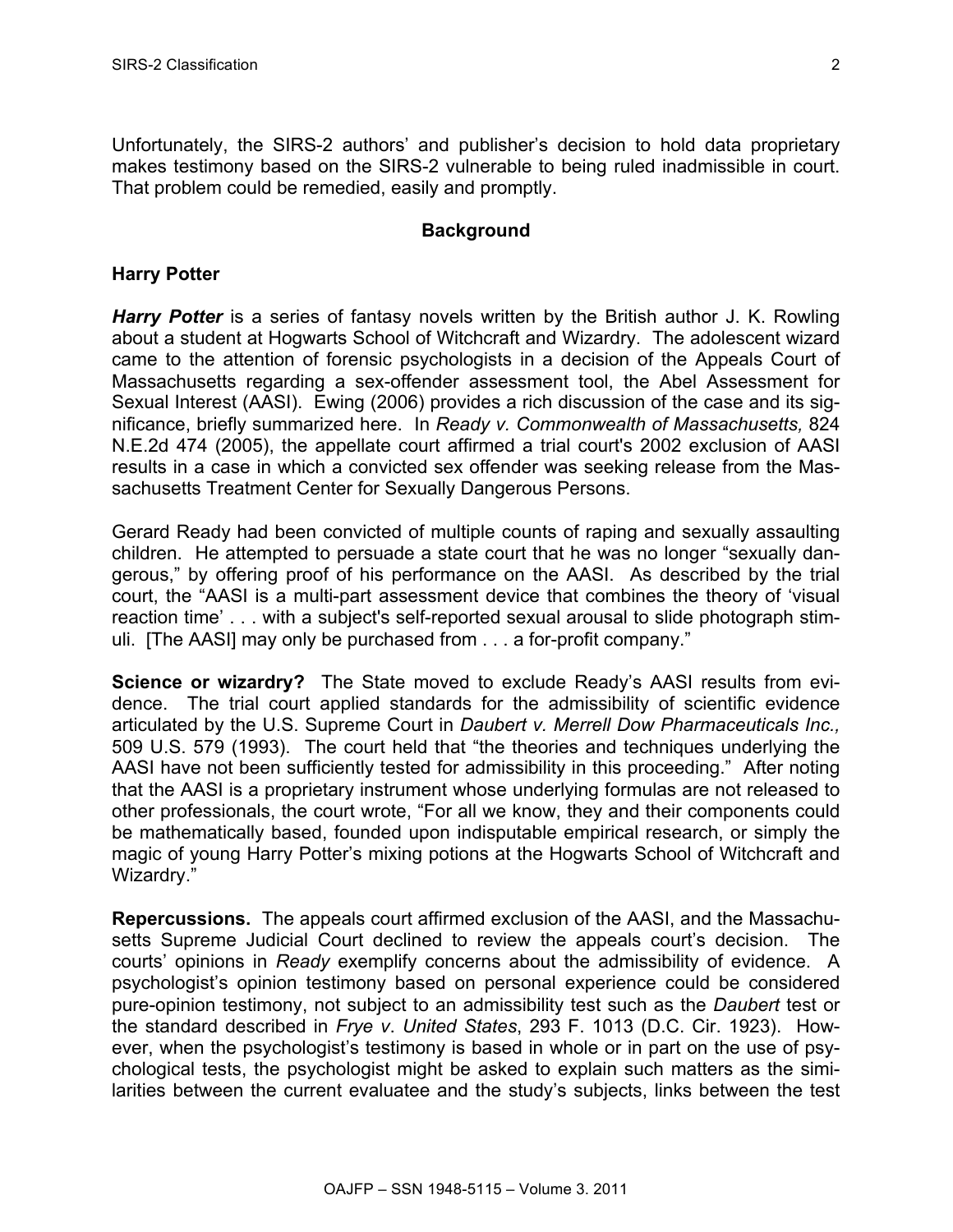data and the opinion, and the accuracy of predictions or other interpretations based on test results. When test authors and publishers treat important test data as proprietary trade secrets, the tests are vulnerable to challenges to their admissibility in courts.

## **SIRS**

The original-SIRS manual includes the following (Rogers et al., 1992, p. 1):

The SIRS was designed to evaluate malingering and other forms of dissimulation. The SIRS provides professional users with valuable data on feigning (malingering and factitious disorders with psychological symptoms) and honest responding. In addition, the SIRS offers preliminary evidence of inconsistent responding. In cases of dissimulation, specific SIRS strategies offer insights regarding how the client may be faking. Such insights are likely to be helpful in his or her continued management and treatment.

The original-SIRS manual (pp. 17-18) presents "normative" data for 403 subjects in "very different criterion groups (honest-clinical, honest-nonclinical, suspected malingerers, and simulators) used in making polychotomous decisions about clients (e.g., honest, unreliable, and feigning." The number of subjects in each of the four criterion groups follows:

- 100 honest-clinical
- 97 honest-nonclinical
- 36 suspected malingerers
- 170 simulators

Tables 16 and 18 (both on page 24) in the original-SIRS manual illustrate decision rules that, for certain patterns of responses, lead to a claimed "likelihood of feigning" of 100.0%, and "likelihood of honest responding" of 95.0%.<sup>1</sup>

#### **SIRS-2**

As described in the SIRS-2 manual (p. 69), subsequent research found that some genuine psychiatric patients scored much higher on amplified SIRS-2 strategies than other genuine patient populations. That suggests that a) the original-SIRS classification rules routinely lead to misclassification of some presumed-genuine presentations as feigned and b) the misclassification occurred since the inception of the SIRS and continues to the present, but c) the misclassification was not recognized until cross-validation studies were conducted.

 $<sup>1</sup>$  Subsequently, the SIRS has been used as a gold standard for research for the MMPI-2, PAI, M-FAST,</sup> and SIMS (see Rogers et al., 2010, p. 72 for references and details).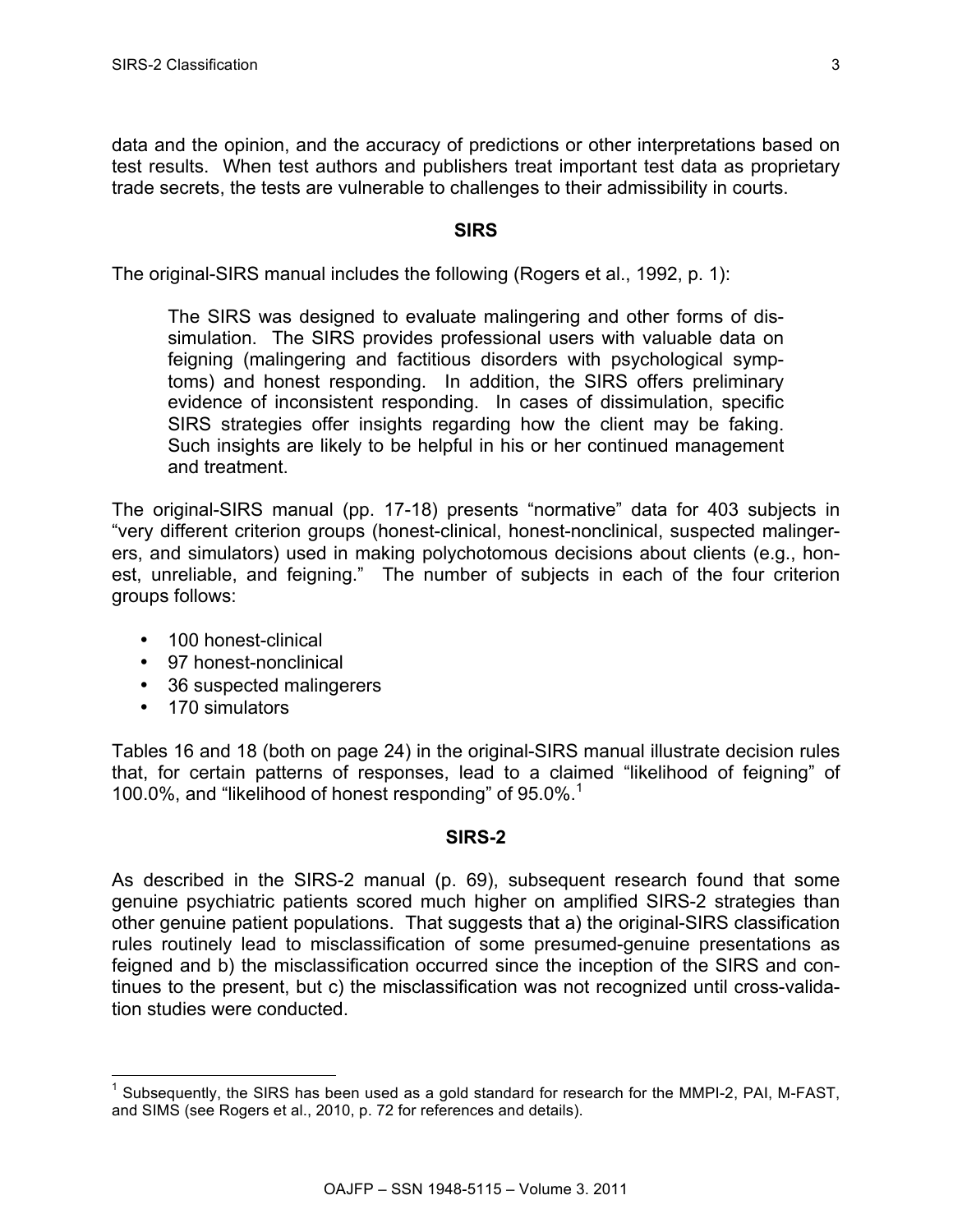It was recognized that, when generalized beyond the original classification study, the original-SIRS classification rules do not yield classifications as accurate as those claimed in the original manual. Therefore, as the SIRS-2 was developed, four major modifications were implemented in an attempt to more accurately classify presentations (reported symptoms) as honest or feigned (or indeterminate).<sup>2</sup> The authors of the SIRS-2 manual incompletely describe a validation study and report "Utility Estimates for the SIRS-2 Classification of Feigned Mental Disorders" as follows<sup>3</sup>:

- Prevalence of feigning: 31.8%
- False positives: 2.5%
- Sensitivity: .80
- Specificity: .975
- Positive predictive power (PPP): .91
- Negative predictive power (NPP): .91
- Overall correct classification (OCC): .91

In the text accompanying that table, Rogers et al. (2010, p. 89) write, "These findings provide very strong evidence of the SIRS-2 criterion-related validity at the most rigorous level—individual classification." These are the types of accuracy statistics to which an expert witness would refer when testifying about the basis for an opinion. Unfortunately, information about this key validation study is seriously incomplete, and in some parts inaccurate, in the manual. Indeed, the description in the SIRS-2 manual fails to report some important information that would be expected in any peer-reviewed publication describing such a study.

## **Limitations in the Report of the SIRS-2 Classification Study**

Rogers et al. (2010, pp. 81-82) write, "Criterion-related validity … directly tests the effectiveness of the SIRS-2 for its primary clinical purpose—specifically, the classification of cases as genuine or feigned mental disorders." Because the SIRS-2 classification study was not published separately in a peer-reviewed journal, it is important to consider whether the manual includes the quantity and quality of information that would be expected in a manuscript submitted for peer review.

**Description of the Subjects.** When a manuscript regarding an empirical study is submitted for peer review, authors are expected to provide basic information in a way that would allow other researchers to replicate the study and see whether similar results are obtained. Authors are expected to provide a clear, concise description of the sub-

 $2$  Rogers et al. (2010, p. 73) aptly note, "Response styles, such as malingering, are viewed as issuespecific efforts to distort or manipulate clinical presentations. Unlike most measures that attempt to measure stable psychological characteristics or abilities, the SIRS-2 is designed to evaluate, via its detection strategies, two general categories: (a) genuine presentations with circumscribed ranges of scale scores and (b) feigned presentations with marked variations in scale scores."

<sup>&</sup>lt;sup>3</sup> These data are presented in Table 4.2 on page 39 of the SIRS-2 manual. The same table is repeated as Table 6.16 on page 89 of the SIRS-2 manual.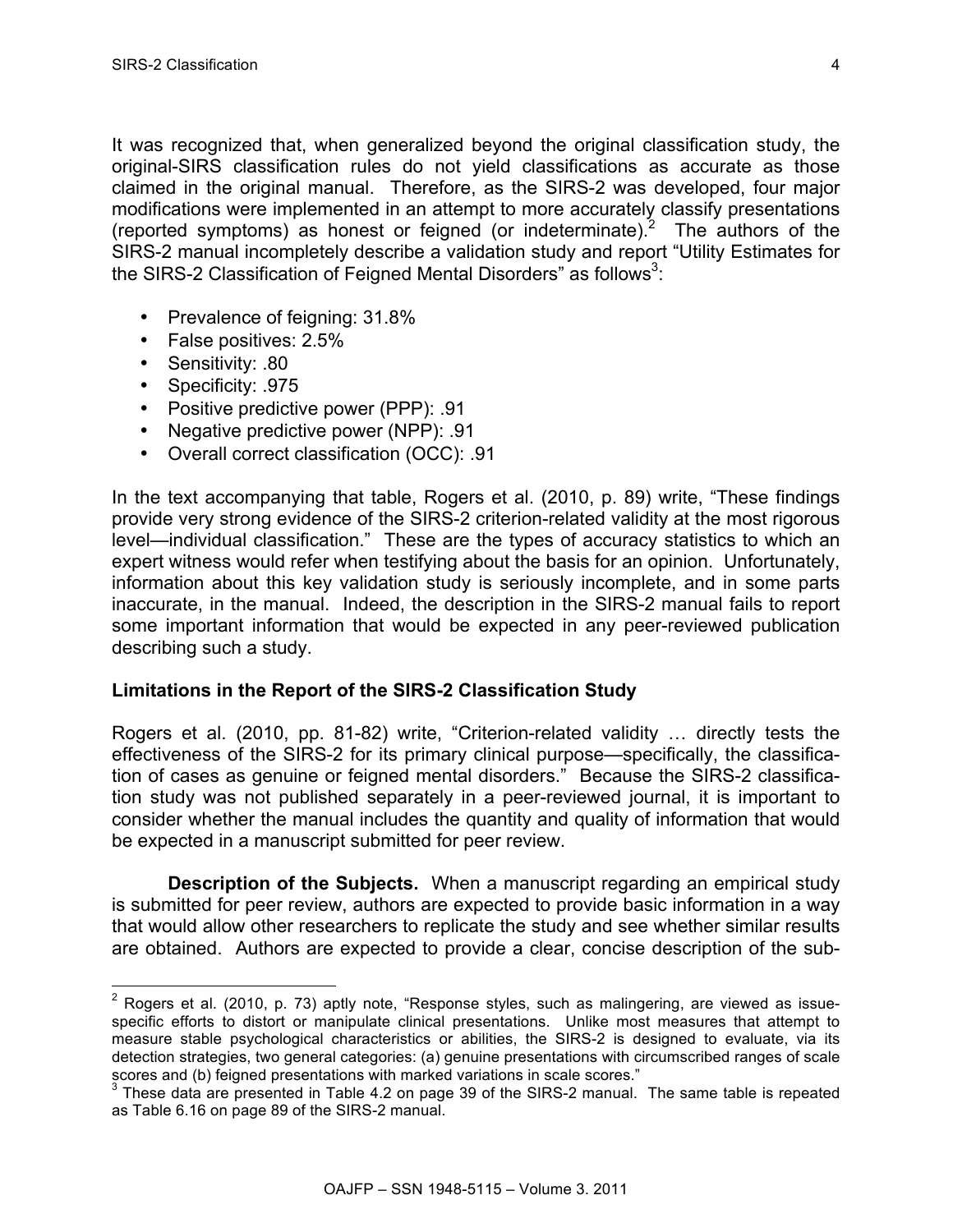jects, including demographics and other characteristics (age, gender, ethnicity, physical or psychiatric diagnoses, etc.) that might influence the outcome of the study.

One key deficiency in the SIRS-2 manual is that the authors fail to adequately identify the subjects. They write (p. 37), "The combined SIRS-2 data set ( $N = 522$ ) was composed of 314 protocols from the original validation with 208 protocols from the research program at the Timberlawn Mental Health System." As mentioned above, there were 403 protocols in the original-SIRS classification study. Rogers et al. (2010, p. 37) write, "The original validation included 97 nonclinical controls; they were not used in the SIRS-2 classification." Subtracting those 97 protocols would yield 306 subjects, not 314. I found no explanation in the SIRS-2 manual for that discrepancy. I requested data in order to independently assess the claims regarding utility statistics for the SIRS-2. The response was that the request should be sent to the publisher because of copyright and proprietary issues.<sup>4</sup> The publisher refused to release the data for independent analysis,<sup>5</sup> despite the fact that "Prominent researchers generously made SIRS data available for this [SIRS-2] Professional Manual" (Rogers et al., 2010, p. 73).

Although the authors of the SIRS-2 manual recommend that the revised instrument should replace "the premier measure for the assessment of feigned mental disorders" (Rogers et al., 2010, p. 1), they do not provide the age, gender, ethnicity, and other characteristics of the subjects. They do not disclose whether there are significant differences in such characteristics between the subjects who provided the presumedfeigned protocols and those who provided the presumed-genuine protocols. They do not provide any basis for treating the patients' responses as genuine protocols, other than the fact that the subjects were genuinely patients. In addition, the SIRS-2 manual's authors fail to discuss the fact that most of the presumed-genuine protocols are from test administrations that occurred approximately 20 years after the test administrations for the presumed-feigned protocols.

Inadequacies in the descriptions of the subjects is particularly inexcusable for the SIRS-2 because, "Importantly, [SIRS-2] classifications are based on empirically validated decision rules rather than norm-referenced interpretations" (Rogers et al., 2010, p. 1). That is, classifications (genuine, indeterminate, feigned) are based entirely on differences between groups of subjects in a single study that has not been subjected to peer review.<sup>6</sup> The test publisher clearly presents the SIRS-2 as a forensic instrument: "The

 <sup>4</sup> Richard Rogers, personal communication, September 2, 2010.

<sup>&</sup>lt;sup>5</sup> "PAR's instruments are trade secrets and protected by intellectual property laws including copyright and trade secret laws. I apologize, but in order to protect the integrity, objectivity, security, and copyrights of our psychological data and test materials, we are unable to be supportive of your request." Vicki King, Executive Assistant to the Chairman and CEO, Psychological Assessment Resources, Inc., personal communication, September 9, 2010.

 $6$  The classification study compares protocols from five different sources spread over 20 years or so, plus some additional subjects from unpublished data. Page 38 of the original-SIRS manual lists the following sources, and subjects from each of them appear to have been included in the SIRS-2 classification study: "1 = Rogers, Gillis, Dickens, and Bagby (1991), 2 = Rogers, Gillis, and Bagby (1990), 3 = Rogers, Gillis, Bagby, and Monteiro (1991), 4 = [Rogers, Kropp, Bagby, and Dickens (1992)], and 5 = unpublished data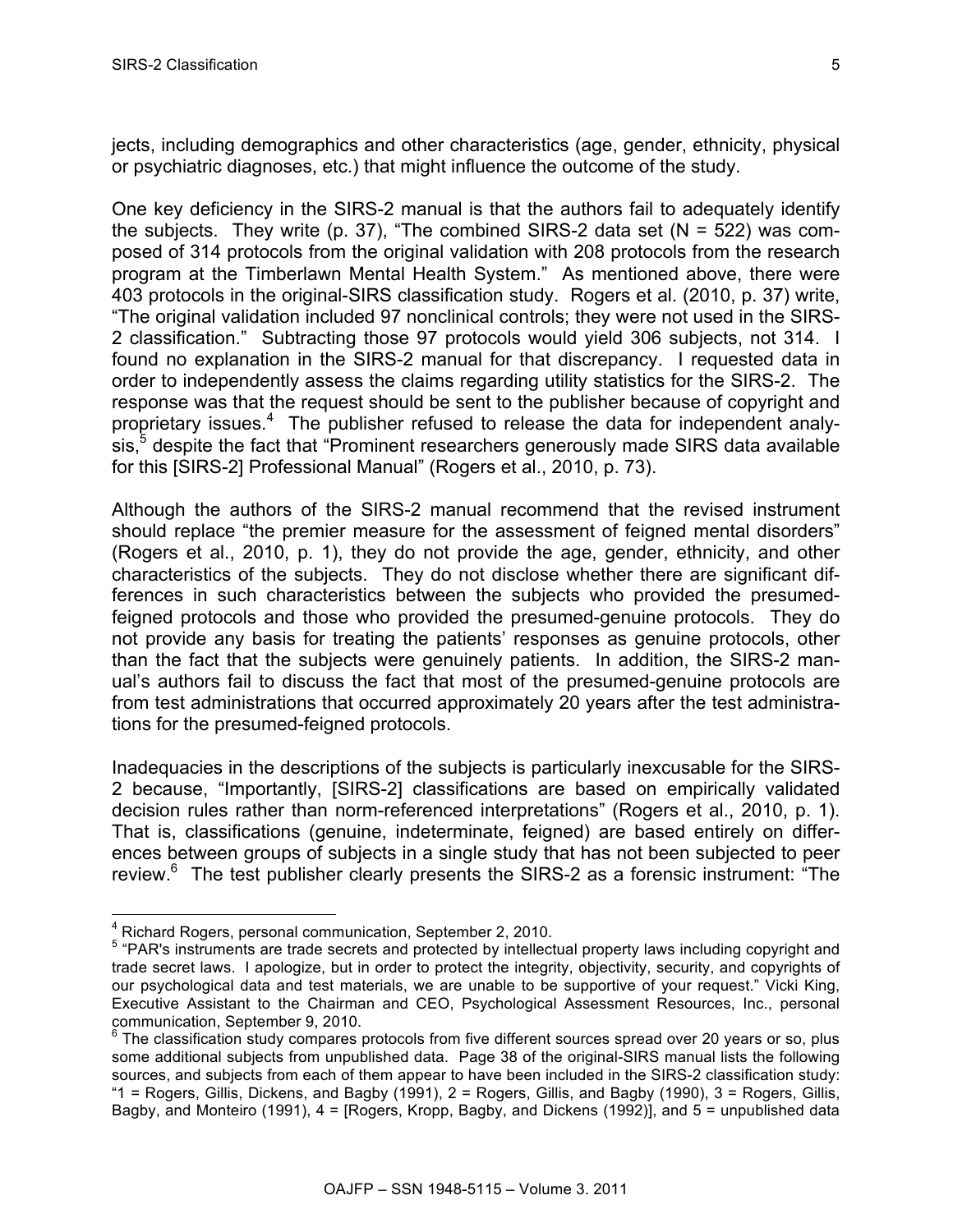1

wealth of empirical support established for the measure gives users confidence in the validity of the SIRS-2 for forensic populations. This is particularly important as findings of psychological evaluations are often closely scrutinized during court proceedings."<sup>7</sup> However, any expert witness who would use the SIRS-2 should be able to testify regarding the extent to which a particular evaluatee is similar to the people included in the SIRS-2 classification study. It is therefore incumbent upon the authors of the SIRS-2 to prepare and submit a research paper for peer review, and for the publishers of the SIRS-2 to allow other professionals to independently analyze the data.

**Representativeness of Subjects.** At the time of the publication of the SIRS-2 manual, there was only one classification study that used the new SIRS-2 classification rules, the one reported in the SIRS-2 manual. For the results of one study to be generalizable to other samples, it is important that the subjects in the original study are representative of the population in question. For the SIRS-2 classification study to be generalizable to the task of distinguishing feigned from genuine presentations of psychopathology, it would be advantageous for the presumed-genuine presentations in the SIRS-2 classification study to come from a representative sample of genuine psychiatric patients. Who are the subjects who provided the presumed-genuine presentations?

Rogers et al. (2010, p. 37) describe the Timberlawn program, from which 208 (approximately two thirds) of the presumed-genuine presentations were obtained, as being "composed primarily of multiply traumatized inpatients who manifested an array of trauma, dissociative, psychotic, and mood symptoms. Their inclusion in the data set broadens the clinical representation for severely impaired genuine patients." Elsewhere (p. 80) Rogers et al. (2010) mention that "nearly half of the [Timberlawn] participants were diagnosed with dissociative identity disorder.<sup>"8</sup> Thus, approximately two-thirds<sup>9</sup> of the presumed-genuine presentations in the SIRS-2 validation study are from Timberlawn subjects, and over half of those people were diagnosed with dissociative identity disorder (formerly known as multiple personality disorder). Clinical and forensic evaluators are encouraged to consider how similar those subjects are to the populations we assess in our routine practice.

The 207 presumed-feigned presentations come from 36 people who were suspected to be feigning psychopathology at the time they responded to the original SIRS, plus 170 simulators—that is, people who were encouraged to try to feign a mental disorder. According to page 38 of the original-SIRS manual, the 36 suspected feigners included

collected for this manual." Page 69 of the SIRS-2 manual shows that additional subjects were added from Rogers, Payne, Correa, Gillard, & Ross (2009).

 $^7$  See http://www4.parinc.com/Products/Product.aspx?ProductID=SIRS-2, accessed November 26, 2010.

<sup>&</sup>lt;sup>8</sup> The 208 Timberlawn subjects appear to be drawn from the Colin A. Ross Institute for Psychological Trauma, which was founded in 1995 by Colin A. Ross, M.D. The Institute is a private corporation that specializes in the management of psychiatric treatment programs and contracts to provide management and treatment services to Timberlawn Mental Health System, in Dallas, Texas. See more at http://www.rossinst.com/about\_ross\_institute.html

 $9$  The exact proportion is unknown, due to the incomplete or inaccurate information about which subjects from the original SIRS classification study were used in the SIRS-2 classification study.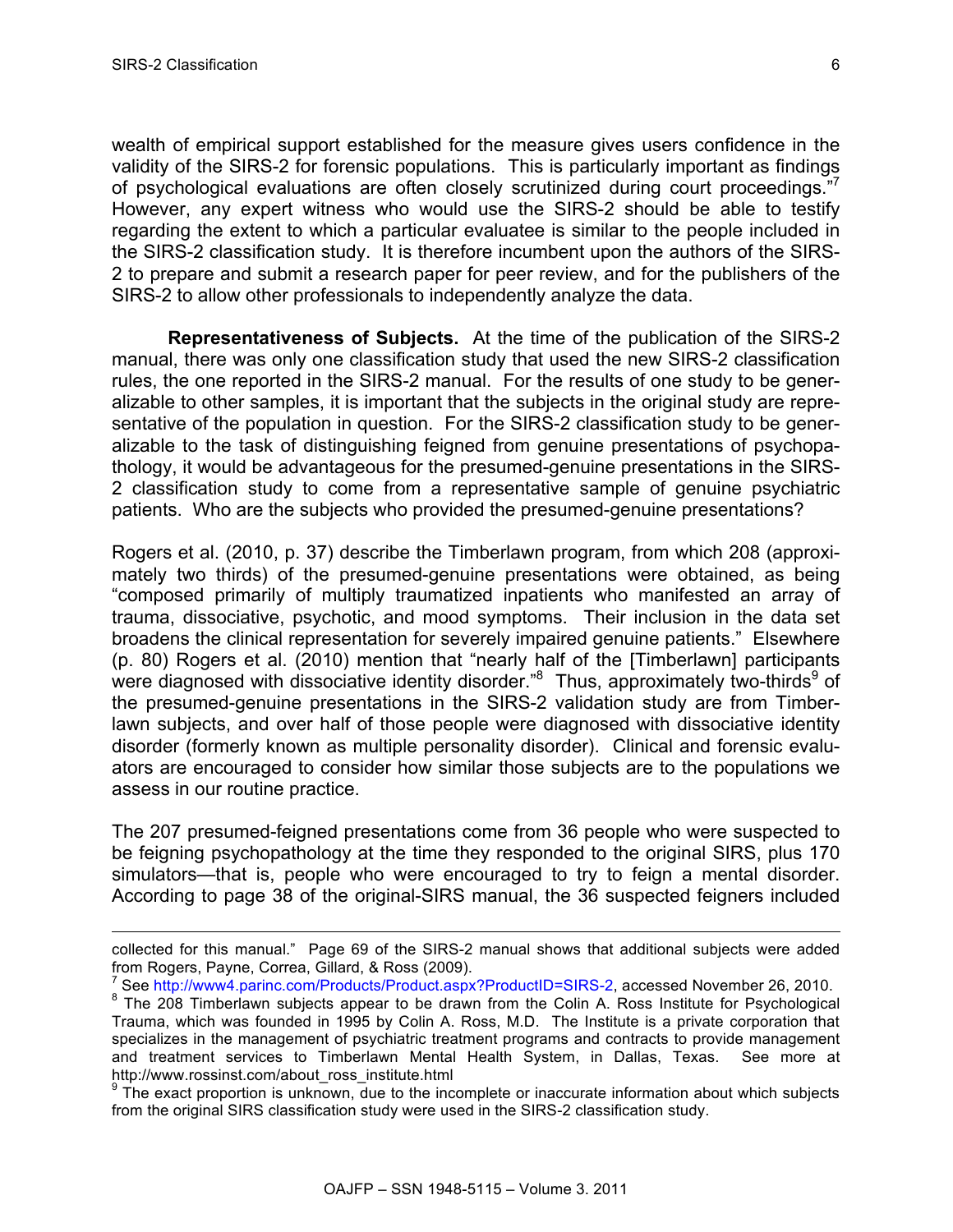26 forensic evaluatees from Rogers, Gillis, Dickens, and Bagby (1991), plus another 10 evaluatees not included in any prior publications and not described in either of the SIRS manuals. The 170 simulators consisted of 40 community subjects, 70 correctional subjects, and 60 university subjects, drawn from four separate studies, and not described further in the SIRS-2 manual.

The upshot is that, to a significant degree, a clinical evaluator who uses the SIRS-2 classification rules is testing whether the person's responses are more like those of nonpatients assessed with instructions to feign psychopathology than those of inpatients diagnosed with dissociative identity disorder and presumed to be offering genuine descriptions of their psychological symptoms.

# **The Problem of Dissociative Identity Disorders**

The Timberlawn study mentioned in the SIRS-2 manual can be viewed as an attempt to cross-validate the original-SIRS classification rules in a larger sample of psychiatric inpatients that included many patients diagnosed with dissociative identity disorder. Prior to the development of the SIRS-2, it was recognized that the original-SIRS classification rules were ineffective at distinguishing between simulators versus inpatients diagnosed with dissociative identity disorder.

In the original-SIRS manual, it is not considered a test flaw that it is necessary to look for external sources of motivation in order to distinguish between various types of feigning, such as malingering versus factitious disorder. Some people have described dissociative identity disorder as a socially constructed phenomenon (contrast Spanos, 1994, 1996, with Gleaves, 1996; see also Lilienfeld & Lynn, 2003), and it may be of some theoretical interest to consider whether typical patients diagnosed with dissociative disorder should be considered false positives if classification rules would label their symptom descriptions as somehow fake. In forensic practice, though, it would be useful to be able to reliably distinguish between people who are honestly reporting what they believe their symptoms to be (whatever the etiology might be), versus people who are deliberately exaggerating or lying about their symptoms.

A 2006 study using the original SIRS reported, "Test responses from 20 dissociative identity disorder (DID) patients are compared to those of 43 well informed and motivated DID simulators. Both the simulators and DID patients endorsed such a high number of symptoms that their average overall scores would typically be interpreted as indicative of feigning. The simulators' mean scores were significantly higher than those of the DID patients on only four out of 13 scales" (Brand, McNary, Loewenstein, Kolos, & Barr, 2006, p. 63).

In the 2009 study that directly contributed to the development of the SIRS-2, the researchers "recruited traumatized patients<sup>10</sup> for a within-subjects simulation design in

 $10$  It appears that the terms "traumatized patients" and "patients diagnosed with dissociative identity disorders" are used at least somewhat interchangeably. Some readers may be interested in Lilienfeld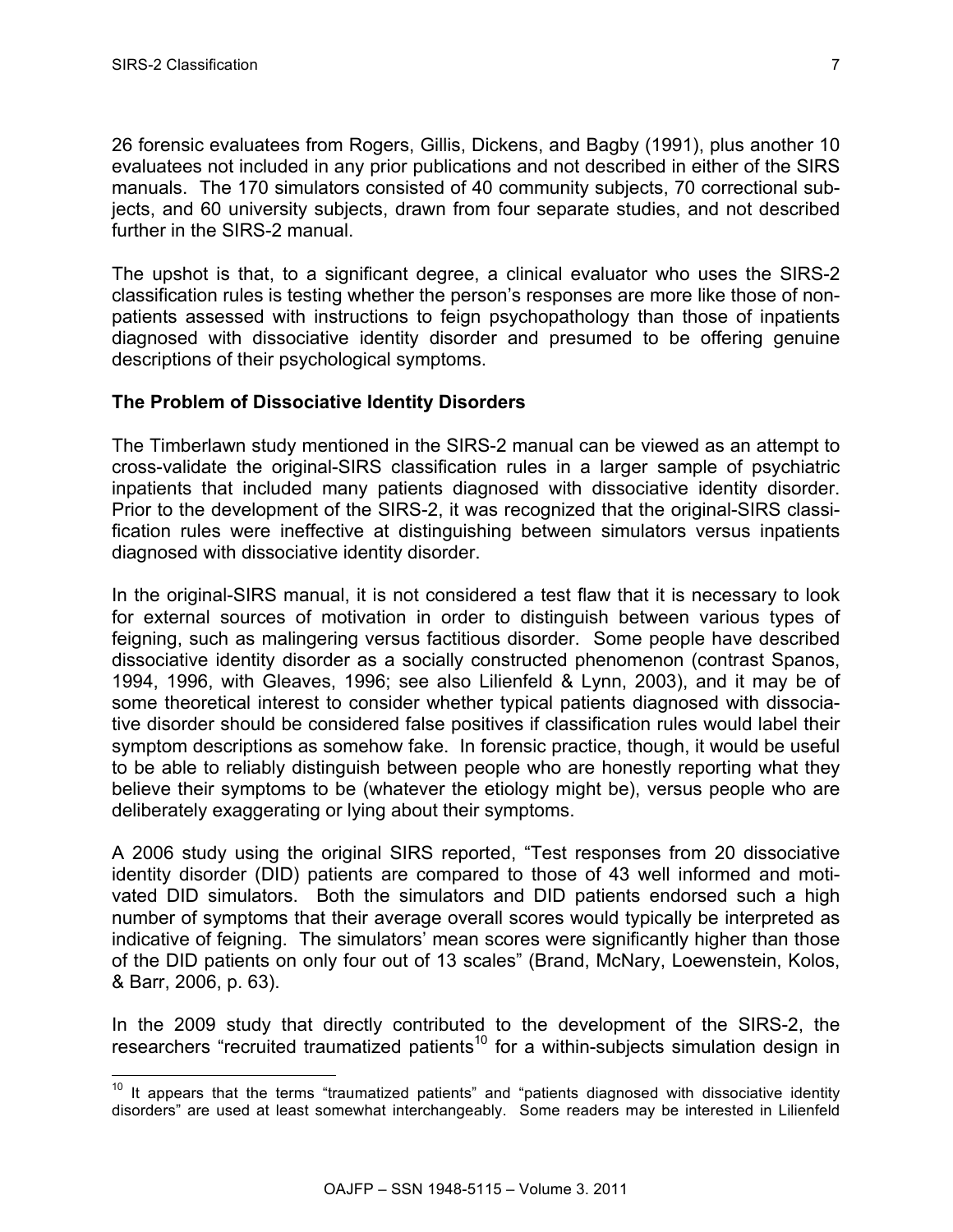which we asked feigners to convincingly portray themselves as examinees claiming total disabilities. When compared to standard instructions, feigned presentations produced substantial effect sizes. Although the standard SIRS classifications produced moderately high sensitivities . . ., the false-positive rates were problematic. To minimize false-positives, we constructed a Trauma Index (TI) from 3 primary SIRS scales that appeared unaffected by severe trauma. Implementation of the TI substantially reduced false-positive rates" (Rogers, Payne, Correa, Gillard, & Ross, 2009, p. 429).

In considering how to avoid classifying protocols from DID patients as feigned, the developers of the SIRS-2 considered advising against using the instrument for certain subjects, $11$  but decided instead to develop new classification rules that could be applied for any person tested. $12$ 

#### **Enhanced Accuracy of SIRS-2 Classification? At What Cost?**

Development and use of classification rules inevitably involve trade-offs. For example, developers of a classification test may be able to decrease false positives in a way that also decreases true positives and increases the number of people considered indeterminate. In order to make such trade-offs explicit, test developers are encouraged to publicly present not only the classification rules/recommendations, but also the data that led the developers to those recommendations. For example, Hart, Webster and Menzies (1993, p. 698) recommend, "To help prevent future misinterpretations and to facilitate inspection and (re-)analysis by readers, we recommend that journal editors require authors to report in their manuscript the raw data for any 2 X 2 analyses. Such data are easily presented in the form of text or tables."<sup>13</sup>

It might be expected that the manual for the SIRS-2 would show the impact of using the SIRS-2 classification rules versus the original-SIRS classification rules on the number of accurate classifications, inaccurate classifications, and cases deemed indeterminate. Because the SIRS-2 manual does not report that, I requested the data from the test author, and then from the publisher. As mentioned above, those requests were not fulfilled, reportedly to protect trade secrets. The following is an attempt to reconstruct the parts of that analysis that are publicly available, and to show which parts are currently being held from public view.<sup>14</sup>

and Lynn's (2003) discussion of the extent to which such patients' accounts of childhood trauma have been independently verified.

<sup>&</sup>lt;sup>11</sup> "One consideration was to potentially limit the use of the SIRS-2 for trauma patients, especially those who report childhood trauma and dissociative symptoms" (Rogers et al., 2010, p. 69).

 $12$  "An early decision was effectuated to have one set of rules that could be applied broadly rather than attempting different decision rules based on clinical presentation (e.g., dissociative episode)" (Rogers et al., 2010, p. 69). The authors of the SIRS-2 manual do not discuss how they ruled out the possibility that a significant proportion of the dissociative patients' responses were feigned or otherwise unreliable.

<sup>&</sup>lt;sup>13</sup> Hart et al.'s recommendation was offered in the context of risk assessment, but it is equally applicable here.

<sup>&</sup>lt;sup>14</sup> I provided a pre-publication copy of this article to Psychological Assessment Resources (PAR; publisher of the SIRS-2) on December 17, 2010, to allow a check for factual errors. PAR did not respond.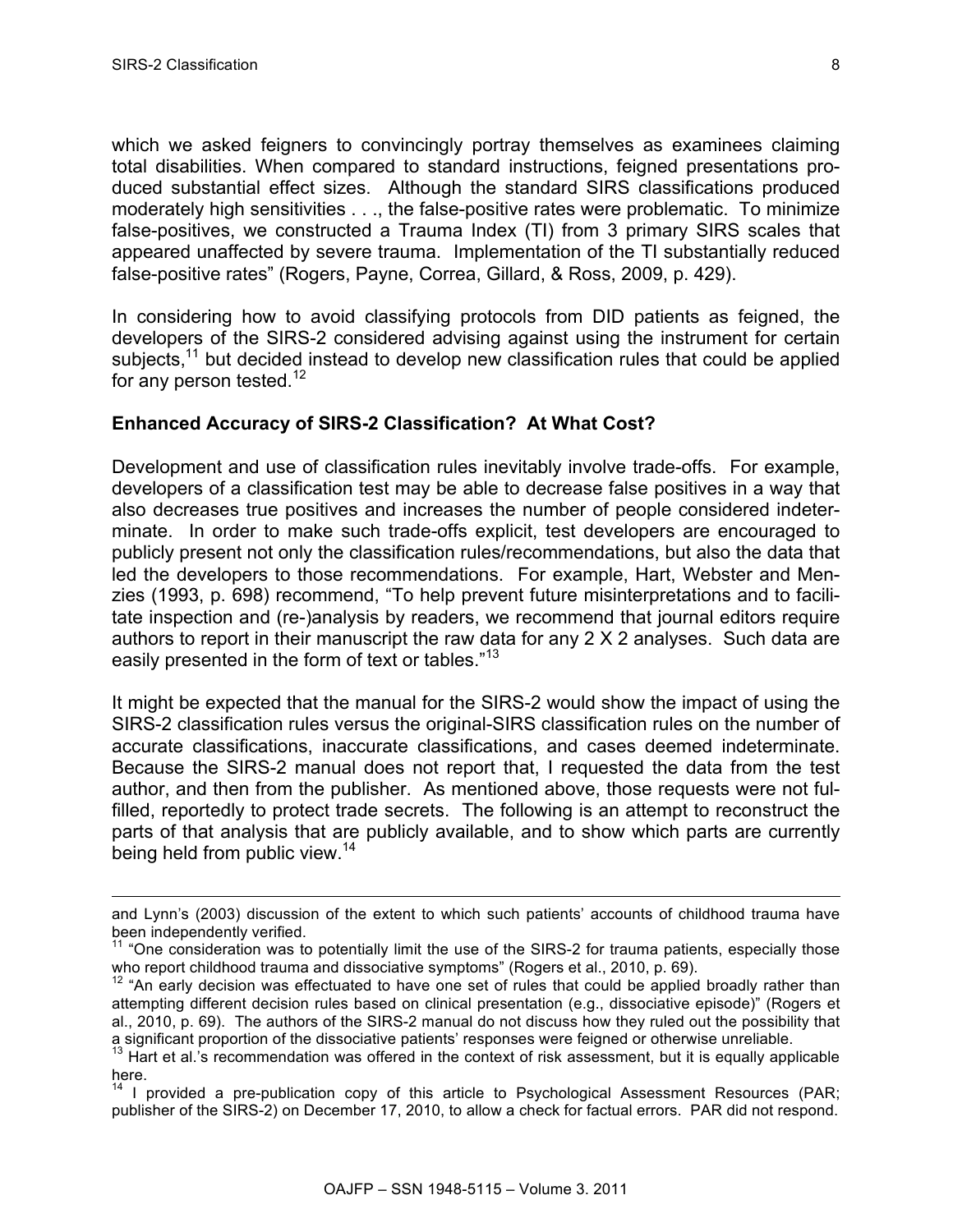*1. Traditional 2 x 2 Classification Tables. <sup>15</sup>* When using a test to classify a person's responses as feigned or genuine, four outcomes can occur:

- True Positive: We classify a protocol as feigned, and it was feigned.
- True Negative: We classify a protocol as genuine, and it was genuine.
- False Positive: We classify a protocol as feigned, but it was genuine.
- False Negative: We classify a protocol as genuine, but it was feigned.

These values are typically presented in a 2 X 2 table such as Table  $1^{16}$ 

| Table 1                                              |  |
|------------------------------------------------------|--|
| A Model 2 X 2 Table for a Binary Classification Test |  |

|               | <b>Presumed Feigned</b>   | <b>Presumed Genuine</b>    |                         |
|---------------|---------------------------|----------------------------|-------------------------|
| Classified as | <b>True Positive (TP)</b> | <b>False Positive (FP)</b> | $\rightarrow$ Positive  |
| Feigned       |                           |                            | <b>Predictive Value</b> |
|               |                           |                            | (PPV)                   |
| Classified as | <b>False Negative</b>     | <b>True Negative (TN)</b>  | $\rightarrow$ Negative  |
| Genuine       | (FN)                      |                            | <b>Predictive Value</b> |
|               |                           |                            | (NPV)                   |
|               |                           |                            |                         |
|               | <b>True Positive Rate</b> | <b>False Positive Rate</b> |                         |
|               | TPR                       | FPR)                       |                         |

For a particular test, research data are plugged into the center four cells (TP, FP, FN, and TN). Then standard formulas can be used to calculate the following, all of which help users understand how accurate the test is at predicting recidivism.

- sample base rate (BR)
- true positive rate (TPR), also called sensitivity
- false positive rate (FPR)
- specificity
- positive predictive value (PPV)
- negative predictive value (NPV)

The sample *base rate (BR)* is the proportion of people with a condition. Here, it is the number of protocols in the sample that are presumed to have been feigned.

<sup>&</sup>lt;sup>15</sup> A more-detailed discussion is provided in this journal in Campbell & DeClue (2010).<br><sup>16</sup> See, for example, Clinical Calculator 1 at http://faculty.vassar.edu/lowry/VassarStats.html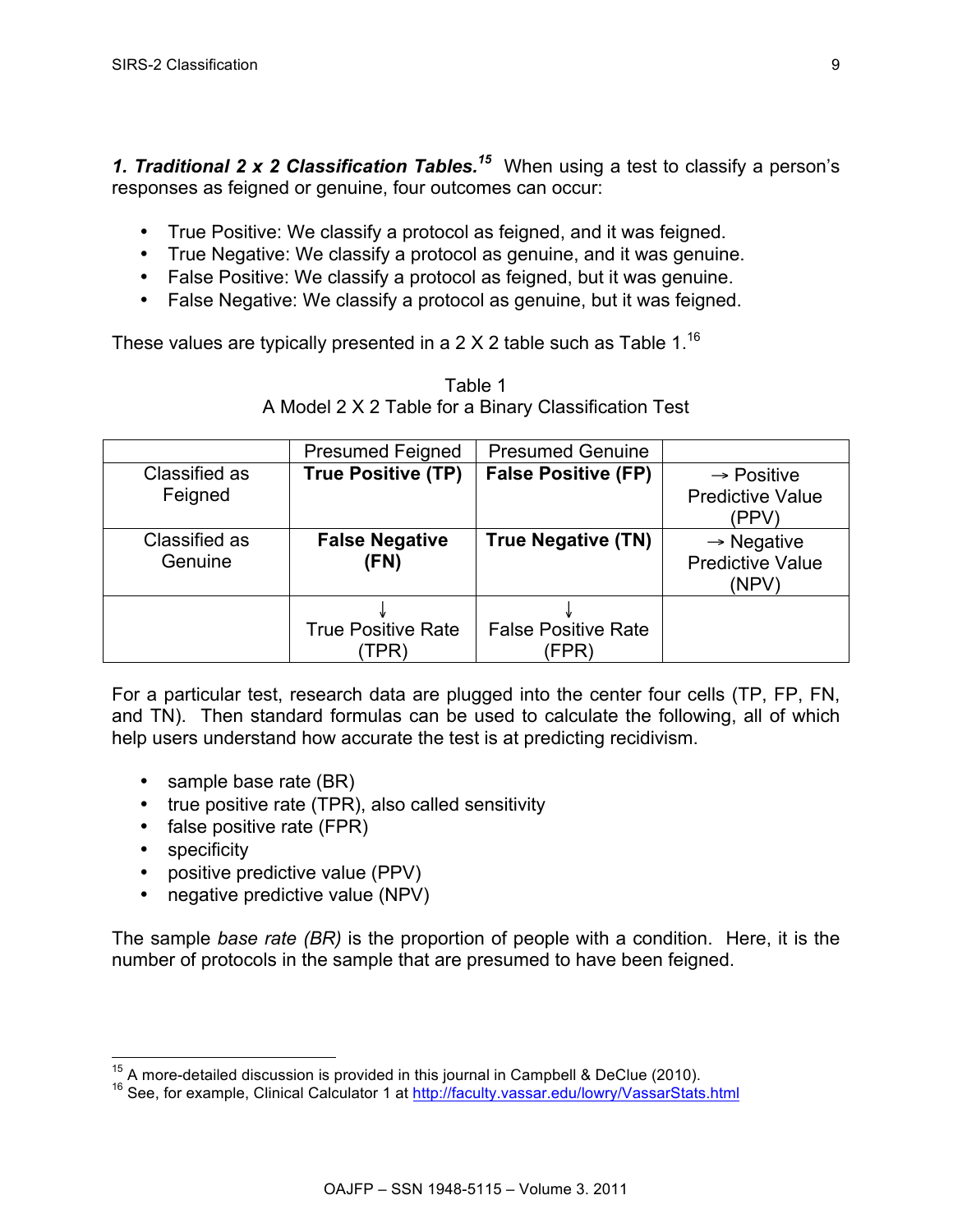The *true positive rate (TPR),* also called *sensitivity,* is the proportion of actual positives that are identified. Here, it is the proportion of protocols that were correctly classified as feigned. It is calculated as  $TP / (TP + FN)$ .

The *false positive rate (FPR)* is the proportion of protocols incorrectly classified as genuine. It is calculated as  $FP / (FP + TN)$ .

*Specificity* is the proportion of genuine protocols correctly identified as genuine. It is calculated as TN /  $(TN + FP)$ .

The *positive predictive value (PPV)* is the probability that a protocol was feigned, given that it met rules for being classified as feigned. It is calculated as  $TP / (TP + FP)$ .

The *negative predictive value (NPV)* is the probability that a protocol was genuine, given that it met rules for being classified as genuine. It is calculated as TN / (FN + TN).

*2. A 2 x 2 Classification Table for the SIRS-2.* It is possible to construct a traditional 2 x 2 classification table from the information provided on page 38 of the SIRS-2 manual. Table 2 presents data for 402 of the 522 subjects in the SIRS-2 classification study.

Table 2 SIRS-2 Classification Sample Scored Using SIRS-2 Rules: Classified Cases Only

|               | <b>Presumed Feigned</b> | <b>Presumed Genuine</b> |     |
|---------------|-------------------------|-------------------------|-----|
| Classified as | 102                     |                         | 112 |
| Feigned       | ГP                      | FP                      |     |
| Classified as | 26                      | 264                     | 290 |
| Genuine       | FN)                     | I N                     |     |
|               | 128                     | $27\Delta$              |     |

Sample BR = .318, TPR (Sensitivity) = .800, FPR = .036, Specificity = .964 Overall Accuracy at this BR = .910, PPV at this BR = .911, NPV at this BR = .910

In the SIRS-2 manual, incorrect numbers are provided for FPR and specificity in their Table 4.2 on page  $39<sup>17</sup>$  (The same table is repeated as their Table 6.16 on page 89 of the SIRS-2 manual.) In addition to being inaccurate in parts, the reported test utilities for the SIRS-2 classification are incomplete in at least two ways. First, they ignore the fact that 120 of the 522 protocols (23%) were classified as indeterminate. That is, more protocols were classified as indeterminate than as feigned, and those classified as indeterminate were ignored when considering how accurate the SIRS-2 classification rules are. Second, the SIRS-2 manual does not provide data regarding how the subjects in the SIRS-2 classification study would be classified if the original-SIRS rules were used.

 $17$  In the SIRS-2 manual, FPR is reported as 2.5%, and specificity is reported as .975.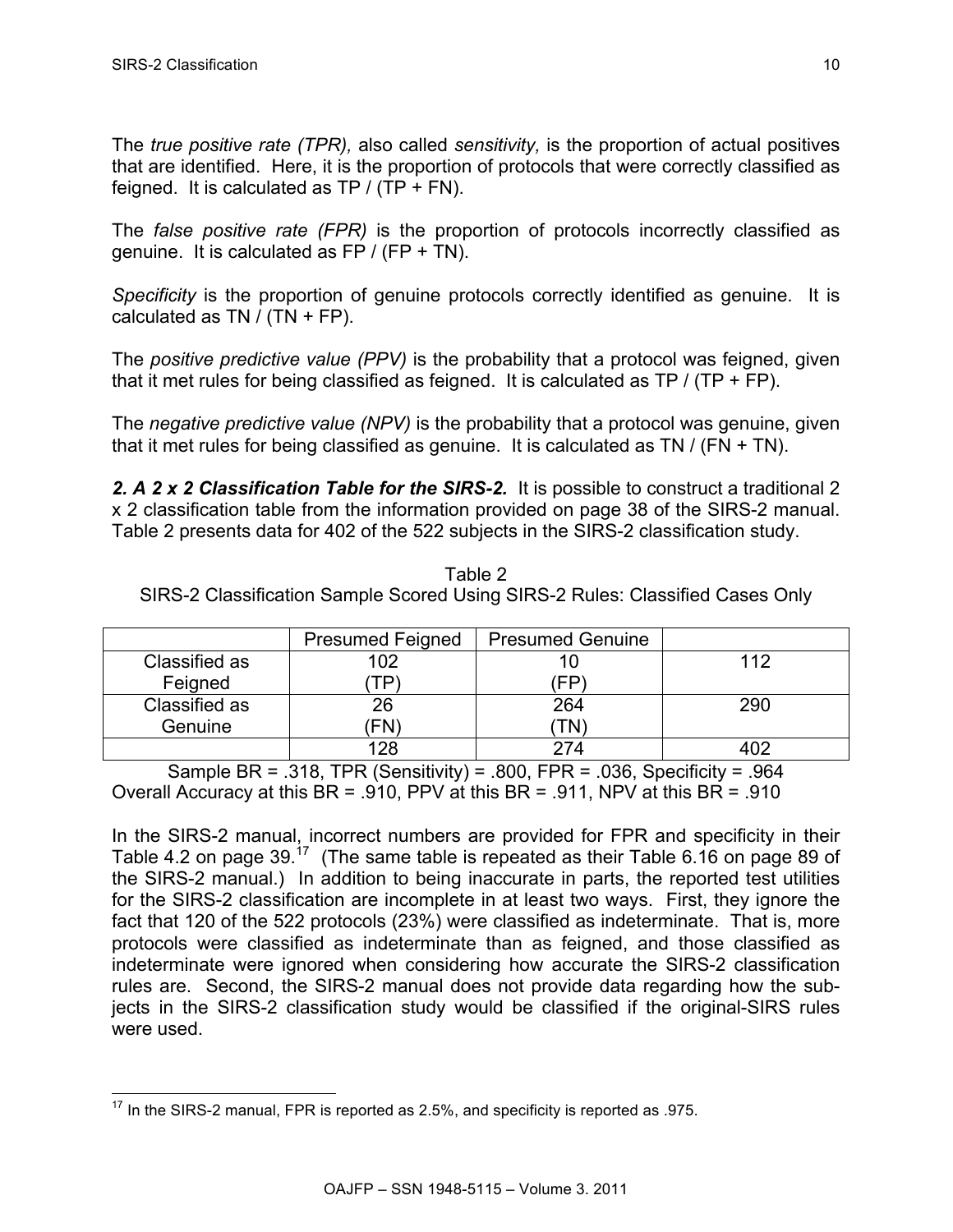*3. A 3 x 2 Classification Table for the SIRS-2.* Rogers et al. (2010, pp. 37, 38) report that there were 522 protocols in the classification study, and that 402 were classified as either feigned or genuine. We can begin to construct a more complete 3 x 2 table, as shown in Table 3a.

|               | <b>Presumed Feigned</b> | <b>Presumed Genuine</b> |     |
|---------------|-------------------------|-------------------------|-----|
| Classified as | 102                     |                         | 112 |
| Feigned       |                         |                         |     |
| Classified as |                         |                         | 120 |
| Indeterminate |                         |                         |     |
| Classified as | 26                      | 264                     | 290 |
| Genuine       |                         |                         |     |
|               |                         |                         | らつつ |

Table 3a SIRS-2 Classification Sample Scored Using SIRS-2 Rules

If we assume that all 207 presumed-feigned protocols from the original-SIRS classification study were included in the SIRS-2 classification study, the results would be as shown in Table 3b.

| Table 3b                                               |
|--------------------------------------------------------|
| SIRS-2 Classification Sample Scored Using SIRS-2 Rules |

|               | <b>Presumed Feigned</b> | <b>Presumed Genuine</b> |     |
|---------------|-------------------------|-------------------------|-----|
| Classified as | 102                     | 10                      | 112 |
| Feigned       |                         |                         |     |
| Classified as | 79                      | 41                      | 120 |
| Indeterminate |                         |                         |     |
| Classified as | 26                      | 264                     | 290 |
| Genuine       |                         |                         |     |
|               | 207                     | 315                     | 522 |

Some important differences arise when we consider Table 3b versus Table 2. Test utilities derived by going across the rows in the tables remain the same. PPV is still .911, and NPV is still .910. That is, 91% of protocols classified as feigned are from the "presumed feigned" group, and 91% of protocols classified as genuine are from the "presumed genuine" group. However, test utilities derived by going down the columns in the tables are not the same.

For Table 2 (the 2 x 2 contingency table), TPR, also called sensitivity, is reported as .800 and is described as the proportion of presumed-feigned protocols that are correctly classified. However, when we consider all of the subjects (including those classified as indeterminate), as shown in Table 3b, we realize that 102 of 207 presumed-feigned protocols (49%) are correctly classified using the SIRS-2 rules. That is, although the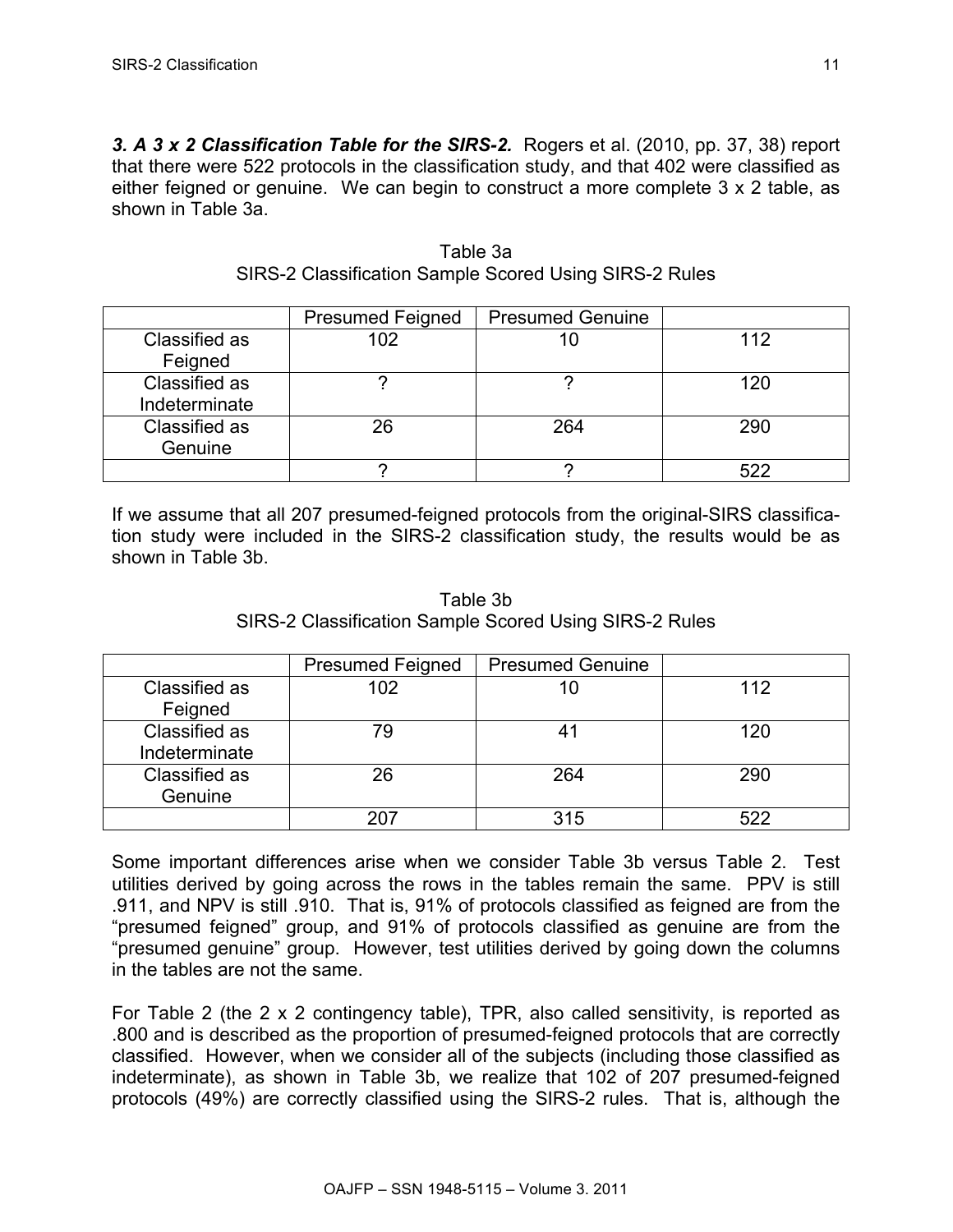SIRS-2 manual claims a specificity of .80, the odds are actually only about 50-50 that a feigned protocol in that sample was correctly identified as such.

*4. A 3 x 2 Classification Table for the SIRS-2 Classification Sample, Using the Original-SIRS Classification Rules.* To what extent do the SIRS-2 classification rules improve the accuracy of classification? That study has been done, but the data have not been reported. As mentioned previously, the publisher is withholding the data, reportedly to protect trade secrets. Readers (including potential test users) should be able to directly compare the accuracies of the original SIRS versus the SIRS-2. That would be possible if the authors and/or publisher of the SIRS-2 would release data sufficient to fill in Table 4. Then readers (including potential test users) could see the trade-offs in accuracy, number of cases deemed indeterminate, etc., that come from using SIRS-2 rather than original-SIRS classification rules for these subjects.

|               | <b>Presumed Feigned</b> | <b>Presumed Genuine</b> |     |
|---------------|-------------------------|-------------------------|-----|
| Classified as |                         |                         |     |
| Feigned       |                         |                         |     |
| Classified as |                         |                         |     |
| Indeterminate |                         |                         |     |
| Classified as |                         |                         |     |
| Genuine       |                         |                         |     |
|               | ∍∩י                     | 315                     | 522 |

Table 4 SIRS-2 Sample Scored Using Original-SIRS Rules

*5. A 3 x 2 Classification Table for the Original-SIRS Classification Sample, Using the SIRS-2 Classification Rules.* Data to complete Table 4 (above) would allow readers (and potential test users) to compare original-SIRS versus SIRS-2 accuracy rates for the SIRS-2 classification sample. Recall that the presumed-genuine protocols in the SIRS-2 classification sample were provided by an unusual group of patients, with more than one third of them diagnosed with dissociative identity disorder. The developers of the SIRS-2 assumed that all of those protocols were genuine reports of symptoms, and they developed the SIRS-2 classification rules in order to decrease the number of those protocols that would be classified as feigned. What effect does that have in other patient populations? Are more feigned protocols classified as indeterminate? If so, how many more?

Data to address those questions are readily available to the SIRS-2 developers, but have not been reported. Data from the 100 presumed-genuine<sup>18</sup> and 207 presumedfeigned subjects in the original-SIRS classification sample could be used to fill in Tables 5 and 6.

 $18$  The 100 presumed-genuine protocols from clinical subjects in the four samples included in the original-SIRS classification sample would be included (see page 38 of the original-SIRS manual).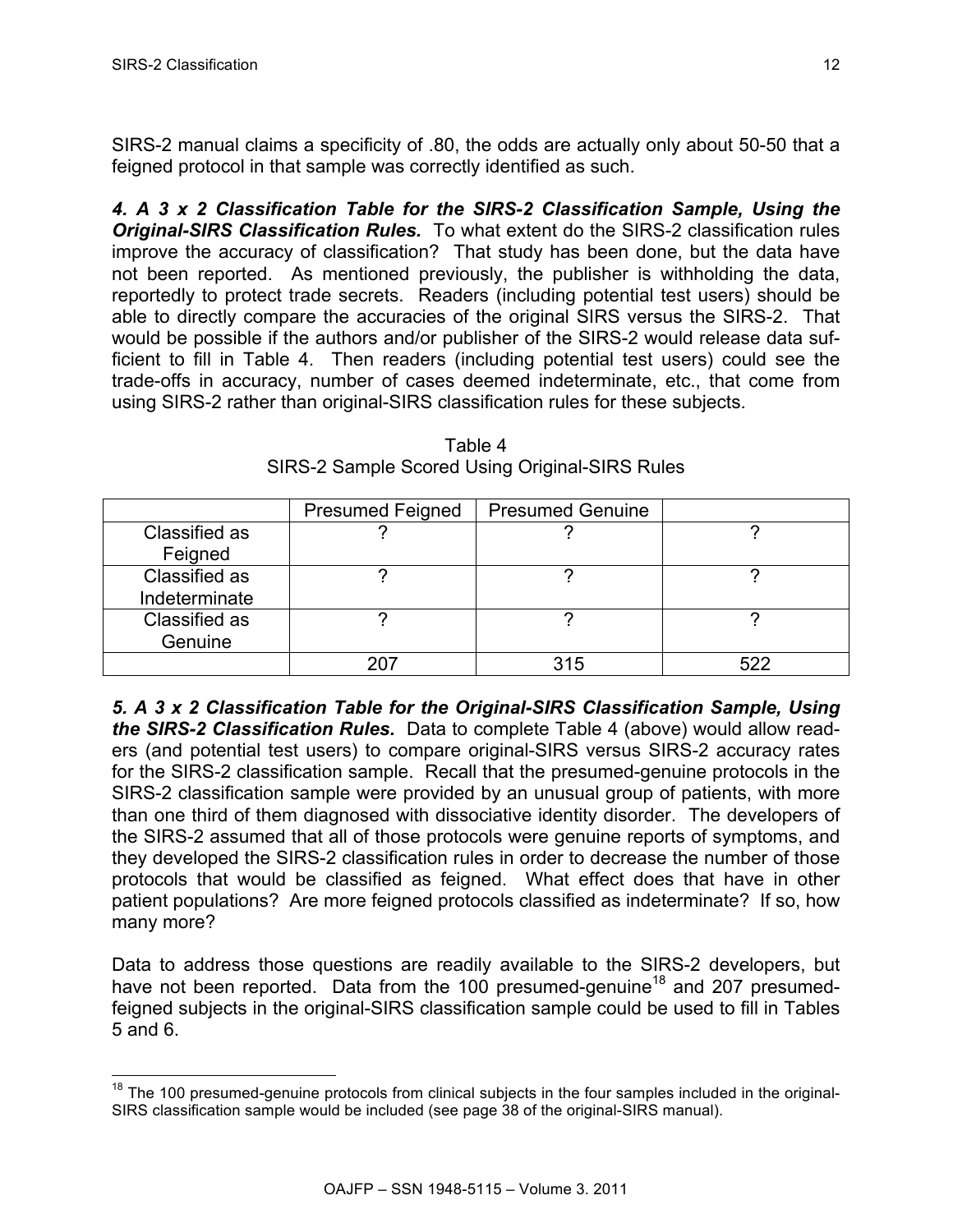|               | <b>Presumed Feigned</b> | <b>Presumed Genuine</b> |  |
|---------------|-------------------------|-------------------------|--|
| Classified as |                         |                         |  |
| Feigned       |                         |                         |  |
| Classified as |                         |                         |  |
| Indeterminate |                         |                         |  |
| Classified as |                         |                         |  |
| Genuine       |                         |                         |  |
|               |                         | 0C                      |  |

Table 5 Original-SIRS Sample Scored Using SIRS-2 Rules

|  | Table 6 |                                                       |
|--|---------|-------------------------------------------------------|
|  |         | Original-SIRS Sample Scored Using Original-SIRS Rules |

|               | <b>Presumed Feigned</b> | <b>Presumed Genuine</b> |  |
|---------------|-------------------------|-------------------------|--|
| Classified as |                         |                         |  |
| Feigned       |                         |                         |  |
| Classified as |                         |                         |  |
| Indeterminate |                         |                         |  |
| Classified as |                         |                         |  |
| Genuine       |                         |                         |  |
|               | 207                     |                         |  |

# **Proprietary Data**

Reliance on proprietary data is anathema to modern science and, in particular, to science that would inform legal opinions. For example, the Editorial and Publishing Policies of *Public Library of Science One* include, **"**The conclusions of a study must not be dependent solely on the analysis of proprietary data. If proprietary data were used to reach a conclusion, and the authors are unwilling or unable to make these data public, then the paper must include an analysis of public data that validates the conclusions so that others can reproduce the analysis and build on the findings."<sup>19</sup>

Although the classification rules for the SIRS-2 are clearly and publicly described in the manual, the claimed test utilities (e.g., sensitivity, specificity, false positives) are based on data that are incompletely described, include inaccuracies, and have not been made available for independent analysis by other professionals. This fails to comply with Hart et al.'s (1993) recommendation, and is reminiscent of the Massachusetts appellate court's decision to exclude testimony based on a proprietary instrument (*Ready v. Commonwealth,* 2005).

 <sup>19</sup> http://www.plosone.org/static/policies.action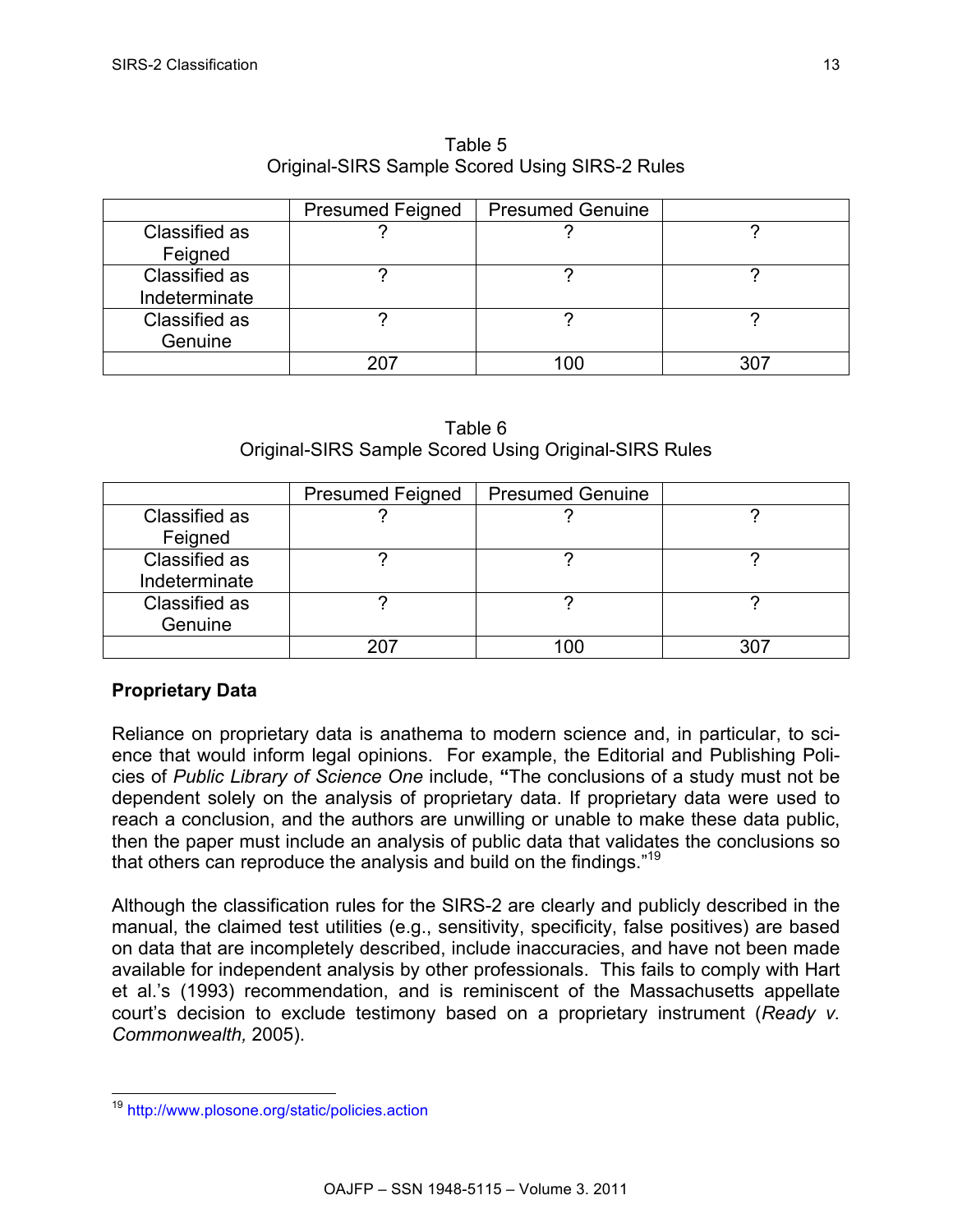# **Discussion**

It is significant that the original-SIRS classification rules fail to discriminate between people diagnosed with dissociative identity disorder versus well-informed and motivated simulators. The developers of the SIRS-2 recognized that something needed to be done lest certain people who honestly report what they believe their psychological symptoms to be would be misclassified as people who were deliberately exaggerating or feigning symptoms. Development of new classification rules for everyone is one reasonable, potential approach to the problem, and the newly developed SIRS-2 classification rules *might* be the best solution. However, because the SIRS-2 authors and publisher are keeping essential data secret, it is impossible for independent professionals to evaluate the test authors' and publisher's claims.

The SIRS-2 classification rules are not based on peer-reviewed research. When the test developers noticed that the original-SIRS classification rules did not cross-validate well with a specialized population, they revised the classification rules for everyone. The new classification rules have not been subjected to an independent cross-validation (separate from the subjects used in developing the SIRS-2 classification rules), so at this point it is unknown whether the SIRS-2 classification rules will lead to more accurate classifications than the original-SIRS classification rules if and when the two sets of rules are compared with new subjects.

The developers of the SIRS-2 should prepare and submit a manuscript for peer review, providing all of the information that would be expected for consideration of any study that claims to provide evidence sufficient to warrant abandoning "the premier measure for the assessment of feigned mental disorders" and replacing it with a new test. That is especially true when the new test is published by a for-profit company. Professionals should be just as skeptical as they would be if the following were not true:

- 1. The first author of both instruments is the same person.
- 2. The same company publishes both instruments.
- 3. The two instruments overlap considerably in content and administration.

For a forensic professional, the insufficiency of these facts becomes readily apparent when one imagines oneself on a witness stand testifying that he or she chose to use a particular instrument for reasons such as the following:

- 1. The test developer recommended that I buy and use the new test.
- 2. The test publisher recommended that I buy and use the new test.
- 3. The new test looks a lot like the old test, and it's new!

It is not clear why the test developers and publisher are treating the data as trade secrets. Because both the SIRS and the SIRS-2 are hand scored, the ongoing per-use costs for the tests come from purchases of additional test booklets. Release of the currently withheld "trade-secret" data would not affect ongoing costs (to the user) or income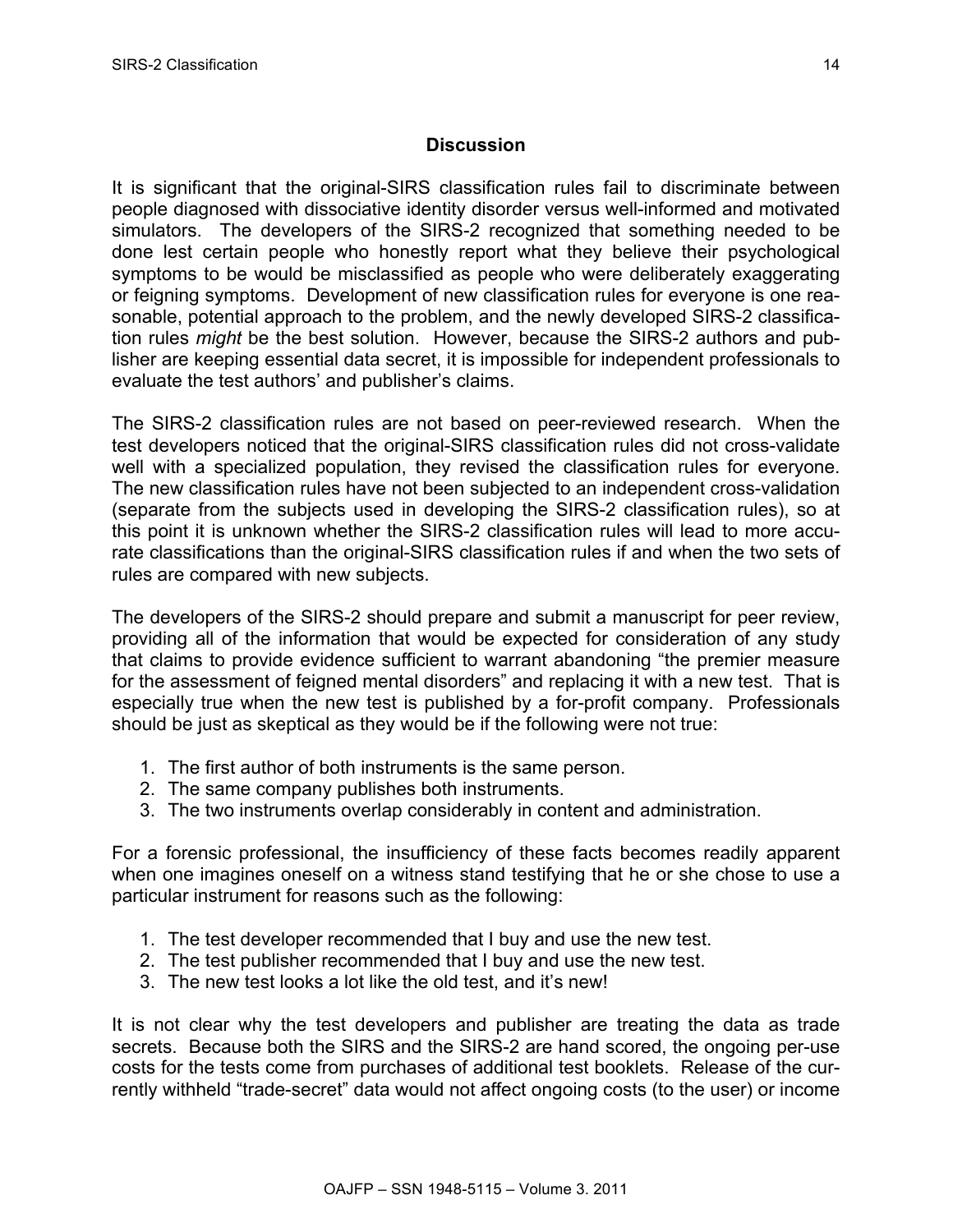(to the publisher). The only financial impact of releasing the secret data would accrue if potential test users who understood the instrument better would decide not to buy and use the instrument. Such considerations fuel skepticism regarding proprietary instruments, not just by courts but also by discerning clinicians.

Whatever the motivation of the publisher to treat essential data regarding the SIRS-2 validation study as "trade secrets," the impact for forensic professionals is that the SIRS-2 appears to be very vulnerable to challenges regarding its admissibility in court. An attorney could argue, "Your Honor, in *Ready* the Court wrote, 'For all we know, they and their components could be mathematically based, founded upon indisputable empirical research, or simply the magic of young Harry Potter's mixing potions at the Hogwarts School of Witchcraft and Wizardry.' That was true for *Harry Potter and the Abel Assessment for Sexual Interest.* It is also true for *Harry Potter and the Structured Interview of Reported Symptoms.* And it will be true for any case in which an expert wants a Court to base a decision on secret science."

No wizardry is required to avoid this fate. All that is needed is for the developers of the SIRS-2 to develop and submit a manuscript regarding the SIRS-2 classification study that is sufficiently comprehensive to survive peer review, and for the publisher to allow independent professionals to analyze the data without impediment.

# **Current Testimony**

In the meantime, an expert witness who uses the SIRS-2 as a basis for an opinion should inform the trier of fact of important limitations of the instrument. These include:

- 1. The SIRS-2 classification rules (e.g., feigned, genuine) are dependant solely on the analysis of proprietary data, not available for verification by the scientific and professional communities.
- 2. The SIRS-2 classification rules have not been cross-validated. No publicly available data validate the authors' claims.
- 3. The values for FPR and specificity reported in the SIRS-2 manual appear to be incorrect.
- 4. The reported sensitivity for the SIRS-2 is misleading in that it is calculated as if there were no indeterminate cases. Within the SIRS-2 classification study, approximately half of the presumed-feigned protocols were identified as feigned, not 80% as reported in the manual.
- 5. Subjects in the classification study are drawn from an amalgam of studies spanning approximately 20 years, and subject characteristics (e.g., age, gender, diagnosis) are unreported for some of the subjects. It may be difficult or impossible for an evaluator to testify regarding how similar the subject of a forensic case is to subjects in some of the samples within the SIRS-2 classification study.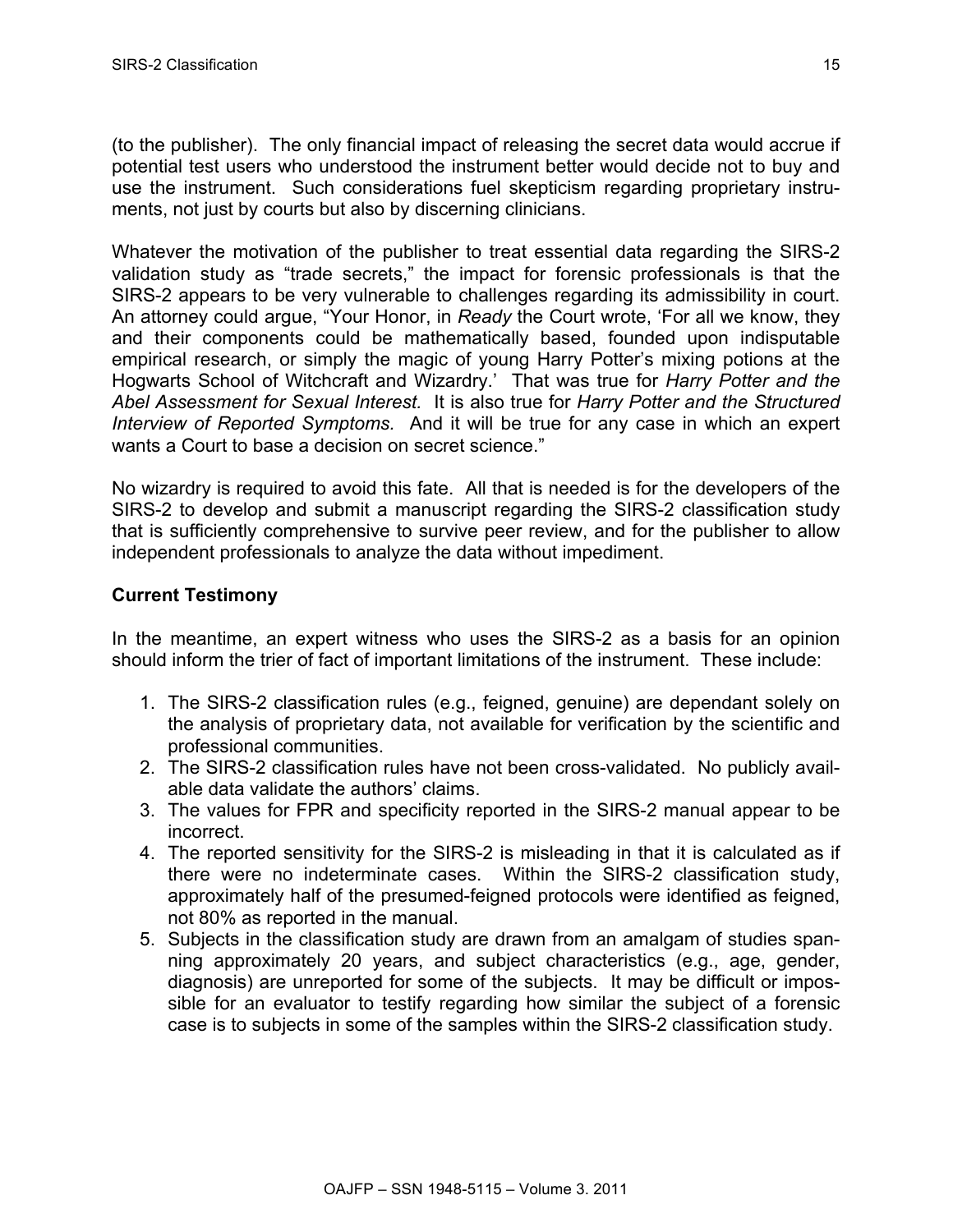## **References**

- Archer, R. P., Buffington-Vollum, J. K., Stredny, R. V., & Handel, R. W. (2006). A survey of psychological test use patterns among forensic psychologists. *Journal of Personality Assessment, 87,* 84–94.
- Brand, B. L., McNary, S. W., Loewenstein, R. J., Kolos, A. C., & Barr, S. R. (2006). Assessment of genuine and simulated dissociative identity disorder on the Structured Interview of Reported Symptoms. *Journal of Trauma and Dissociation, 7,* 63-85.
- Campbell, T. W., & DeClue, G. (2010). Maximizing predictive accuracy in sexually violent predator evaluations. *Open Access Journal of Forensic Psychology, 2*, 148-232.
- *Daubert v. Merrell Dow Pharmaceuticals Inc.,* 509 U.S. 579 (1993).
- Ewing, C. P. (2006). Testing tool in question. *Monitor on Psychology, 37(1),* 61. Retrieved November 26, 2010, from http://www.apa.org/monitor/jan06/jn.aspx.
- *Frye v*. *United States*, 293 F. 1013 (D.C. Cir. 1923).
- Gleaves, D. H. (1996). The sociocognitive model of dissociative identity disorder: A reexamination of the evidence. *Psychological Bulletin, 1996, 120(1),* 42-59.
- Hart, S. J., Webster, C. D., & Menzies, R. J. (1993). A note on portraying the accuracy of violence predictions. *Law and Human Behavior, 17,* 695-700.
- Lally, S. J. (2003). What tests are acceptable for use in forensic evaluations? A survey of experts. *Professional Psychology: Research and Practice, 5,* 491–498.
- Lilienfeld, S. O., & Lynn, J. M. (2003). Dissociative identity disorder: Multiple personalities, multiple controversies. In S. O. Lilienfeld, S. J. Lynn, & J. M. Lohr, *Science and pseudoscience in clinical psychology.* New York: Guilford.

*Ready v. Commonwealth of Massachusetts,* 824 N.E.2d 474 (2005).

- Rogers, R., Bagby, R. M., & Dickens, S. E. (1992). *Structured Interview of Reported Symptoms (SIRS), Professional manual*. Lutz, FL: Psychological Assessment Resources, Inc.
- Rogers, R., Kropp, R., Bagby, R. M., & Dickens, S. E. (1992). Faking specific disorders: A study of the Structure Interview of Reported Symptoms (SIRS). *Journal of Clinical Psychology, 48,* 643-647.